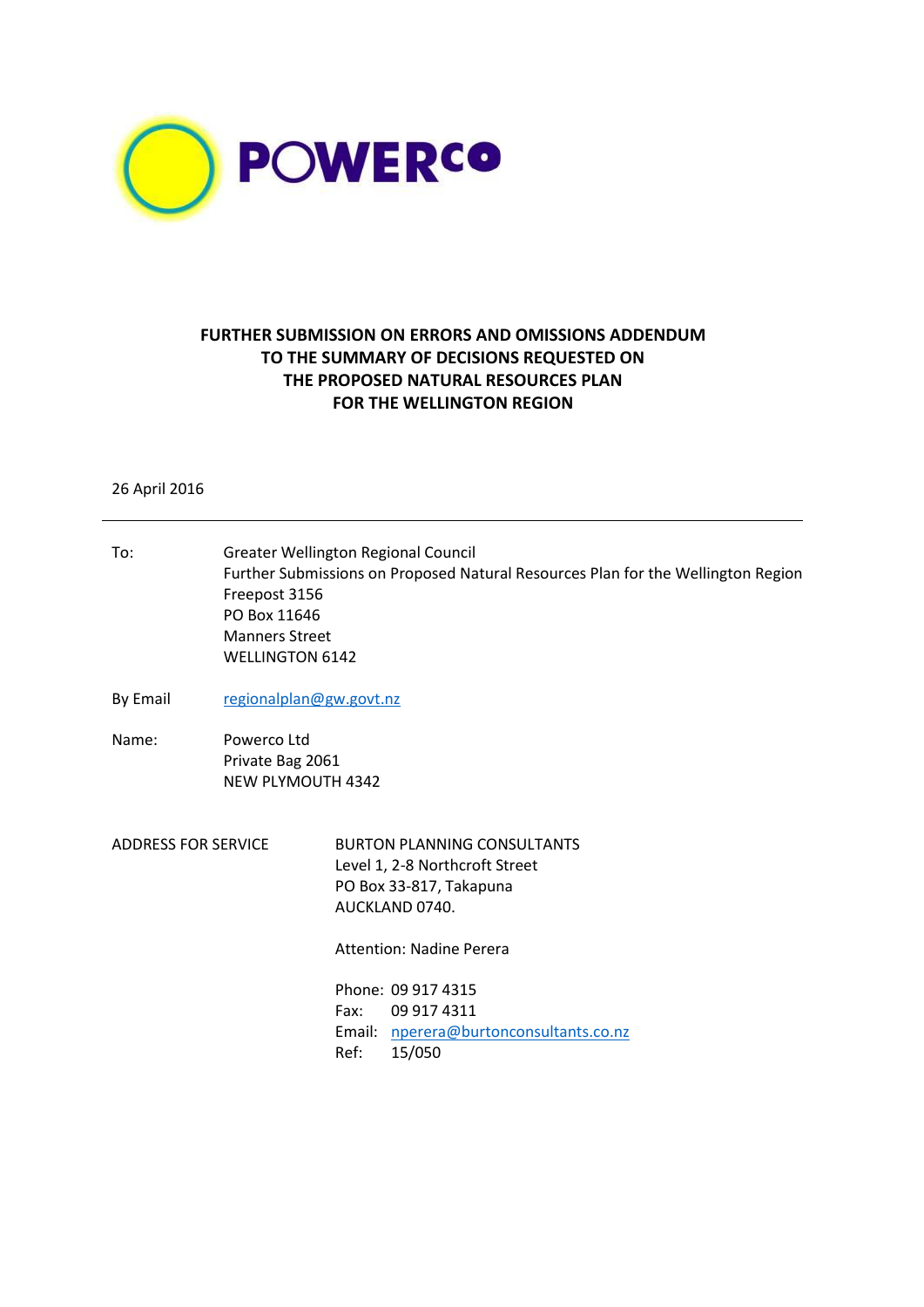- **1 POWERCO'S FURTHER SUBMISSIONS ARE CONTAINED IN THE ATTACHED TABLE**
- **2 POWERCO WISHES TO BE HEARD IN SUPPORT OF THIS SUBMISSION**
- **3 IF OTHERS MAKE A SIMILAR SUBMISSION, POWERCO WOULD BE PREPARED TO CONSIDER PRESENTING A JOINT CASE AT ANY HEARING.**
- **4 POWERCO COULD NOT GAIN AN ADVANTAGE IN TRADE COMPETITION THROUGH THIS FURTHER SUBMISSION.**
- **5 POWERCO ARE DIRECTLY AFFECTED BY AN EFFECT OF THE SUBJECT MATTER OF THE SUBMISSION THAT-**
	- **(A) ADVERSELY AFFECTS THE ENVIRONMENT; AND**
	- **(B) DOES NOT RELATE TO TRADE COMPETITION OR THE EFFECTS OF TRADE COMPETITION.**

Dated at TAKAPUNA this 26<sup>th</sup> day of April 2016 Signature of person authorised to sign on behalf of Powerco

Nadine Perera **Principal Planner**

Address for Service: (as per cover sheet)

BURTON PLANNING CONSULTANTS LIMITED PO Box 33-817 Takapuna, 0740 AUCKLAND

Attention: Nadine Perera

Phone: 09 917 4315 Fax: 09 917 4311 Email: [nperera@burtonconsultants.co.nz](mailto:nperera@burtonconsultants.co.nz)